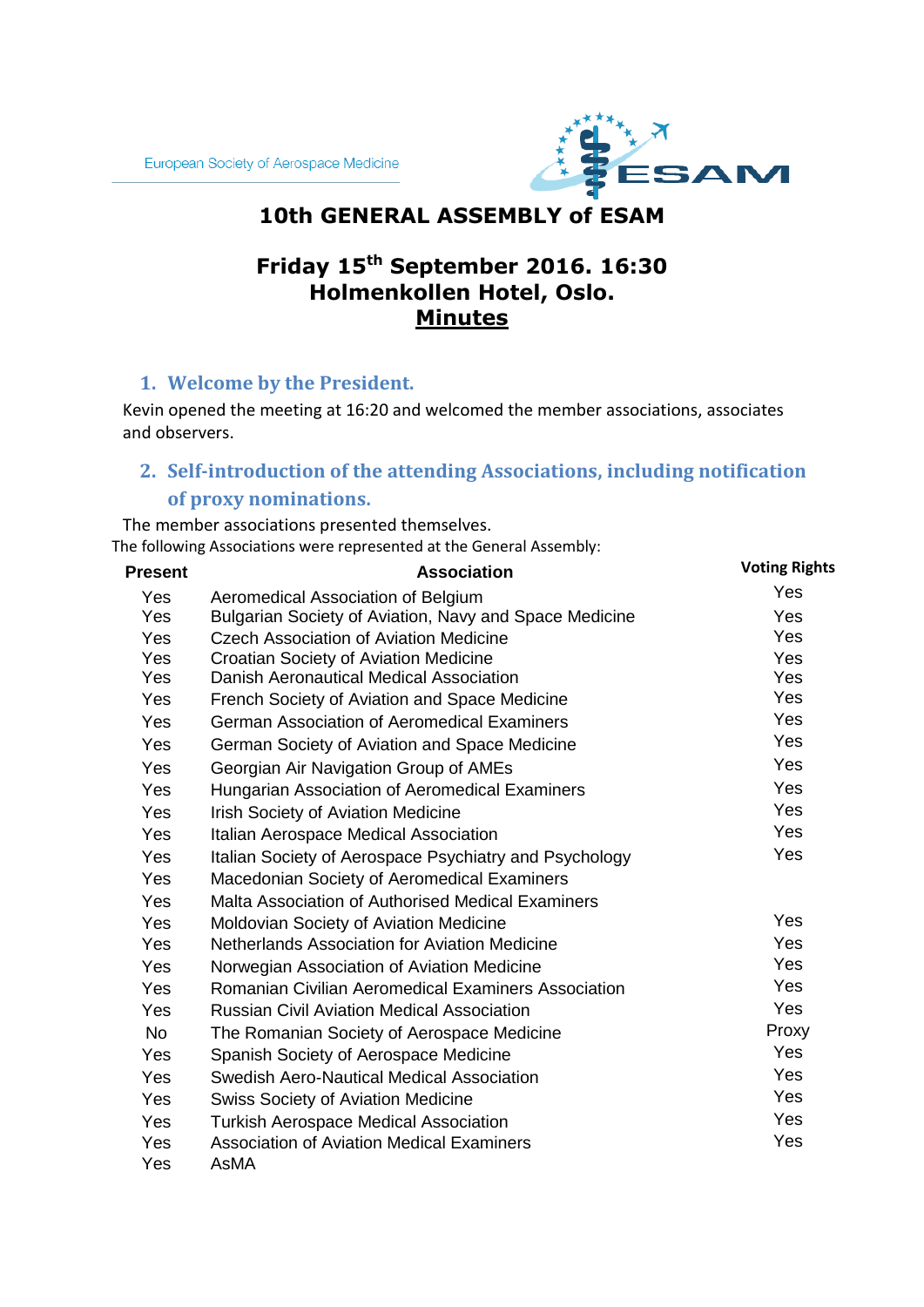# **3. Reports from:**

#### **President Dr Kevin Herbert** Summary

Kevin presented a summary of the activities in the past year with an emphasis on the excellent collaboration between ESAM, EAAP and the ECA including the production of the pilot/AME leaflet and the development of the European Pilot Peer Support Initiative.

- We will honour our founding fathers at the Gala dinner.
- The Chevalier of the Order of ESAM.
- A committee, under the chairmanship of Claudia Stern, has produced a set of criteria for the award, and recommended a recipient for the inaugural award to be presented at the Gala Dinner.
- The criteria agreed are:
	- o Developing relationships between ESAM and other international bodies.
	- o Recruiting new member societies.
	- o Outstanding publications or presentations for ESAM.
	- o Organisational work for ESAM (as officer on EC or ABC)
	- o Representing ESAM
	- o Organising European Aerospace Medical Conferences
	- o Involved with ESAM for a significant number of years.

He thanked the members of the Executive Committee and the Advisory Board Committee who have supported him over the past four years and who will support Anthony in his presidency.

Kevin hoped that he leaves ESAM in a sound financial position, and with a higher profile within Europe and the global Aerospace community. He said that his presidency has been life changing and enjoyed every minute (well almost every minute...but that is a story for another time) Thank you.

#### **Secretary General Dr Declan Maher Summary**

- The ESAM 2015 Annual Report.
- There was a new member association from Kazakhstan. Informal talks were taking place with other associations to advance their plans to join ESAM.
- Since the last General Assembly in London at the ICASM in 2015, ESAM has conducted meetings with the ECA and the EAAP.
- We held Executive Committee Meetings in Rome and Paris, February and May respectively.
- At AsMA we presented our Annual Report (as a handout) and held the, now traditional, lunchtime meeting covering issues that arose from the Germanwings accident. The meeting was well attended and generated much discourse and debate.
- ESAM continued to explore communication with other organisations to advance the role of aerospace medicine.
- The ESAM Archive continues to be a challenge to manager and update.
- Maintaining the database of member and associated member associations and keeping the information contemporaneous.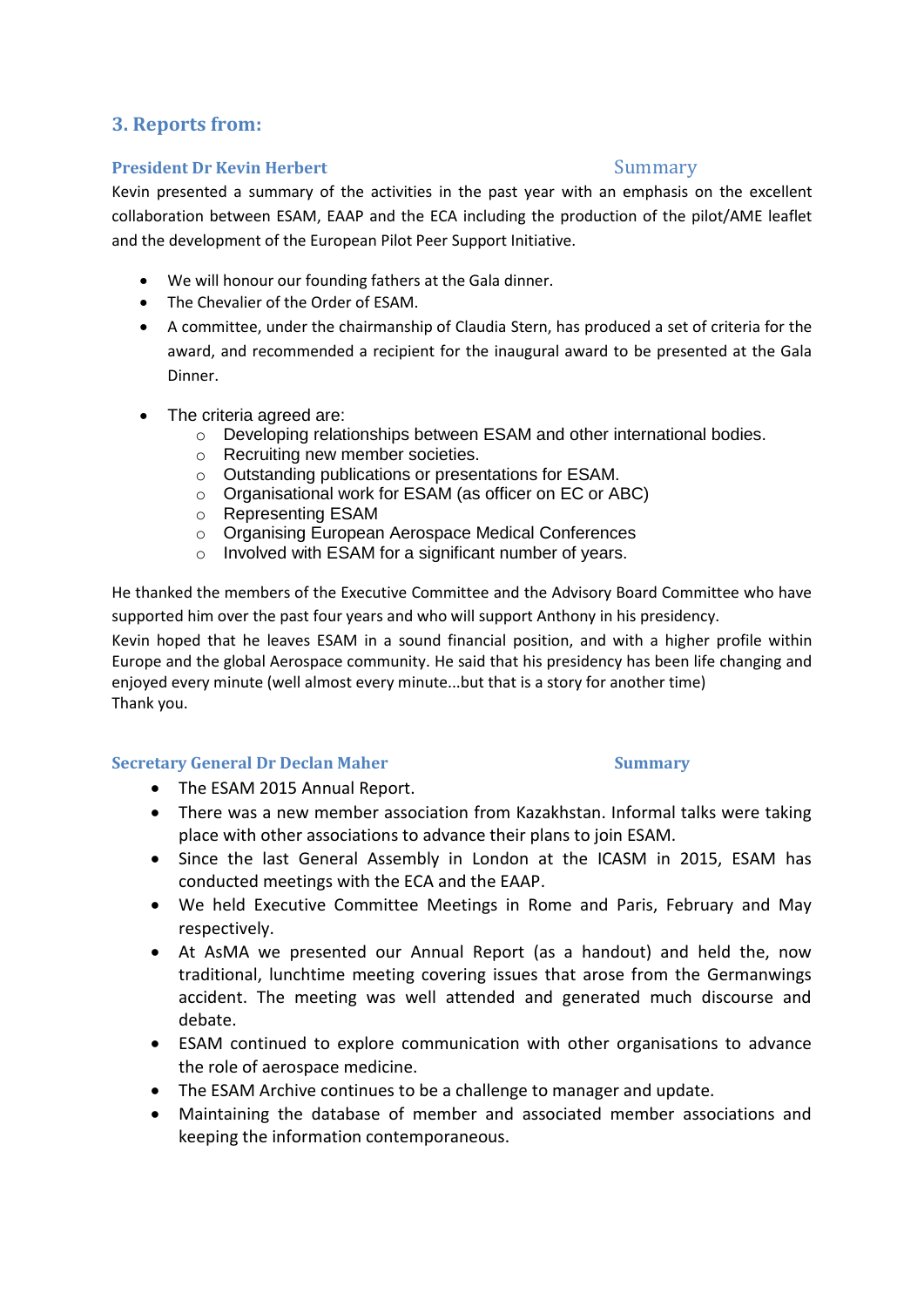| <b>Summary</b>      |
|---------------------|
| $-6,764.19$         |
| $-1113.02$          |
| $-108.04$           |
| $-600.81$           |
| $-4,124.26$         |
| $-300.00$           |
| $-2624.92$          |
| $-1,807.94$         |
| €17,443.18          |
| Expenses €17,443.18 |
| DIFFERENCE -€656.18 |
|                     |

Savings account: €44,341.26 Checking account: €9,418.29

Total: €53,809.55 EUR

Auditors Dr. Marc Andre Poulet reported no conflict with the recorded accounts.

# **3. Advisory Board Committee Report. Dr Ries Simons**

#### **Members of the Advisory Board Committee**

Ries Simons (chair), Hedi Ranfelt (vise-chair), Stefan Drechsel (secretary), René Germa, Martin Hudson, René Maire, Olivier Manen, Claudia Stern, Alexander Usachev, Roland Vermeiren.

### **Advisory Board Committee meetings in 2016**

- Advisory Board Committee meeting Friday 5 February 2016 Venue: Casa dell'Aviatore, Roma – Italy
- Advisory Board Committee meeting 27 May 2016 Venue: Aeromedical Institute of the Swiss Air Force, Dübendorf – Switzerland

#### **Issues that were considered and discussed by the Advisory Board Committee**

- Age Limits commercial [single] pilot OPS
- Guidance material on how to assess medications in aircrew and ATCOs
- Working Group ESAM-EAAP and collaboration between ESAM, EAAP and ECA.
- Colour assessment and diagnosis: validation CAD test
- Suborbital flights: medical requirement for crew and passengers
- Recommendation and Algorithm for the risk assessment of class 1 pilots after coronary artery event, PTCA, or CABG.
- Mental Health EASA German Wings Working Group
- Fit to fly with drivers licence?

# **4. Nomination Committee Report. Dr Lilla Ungvary**

Lilla presented the Candidates for election to the Executive Committee in accordance with the Statutes. The candidates were invited to canvas support for their election. Four of the six offices were uncontested. Only the posts of the Vice Presidents were contested. Of the thirty two member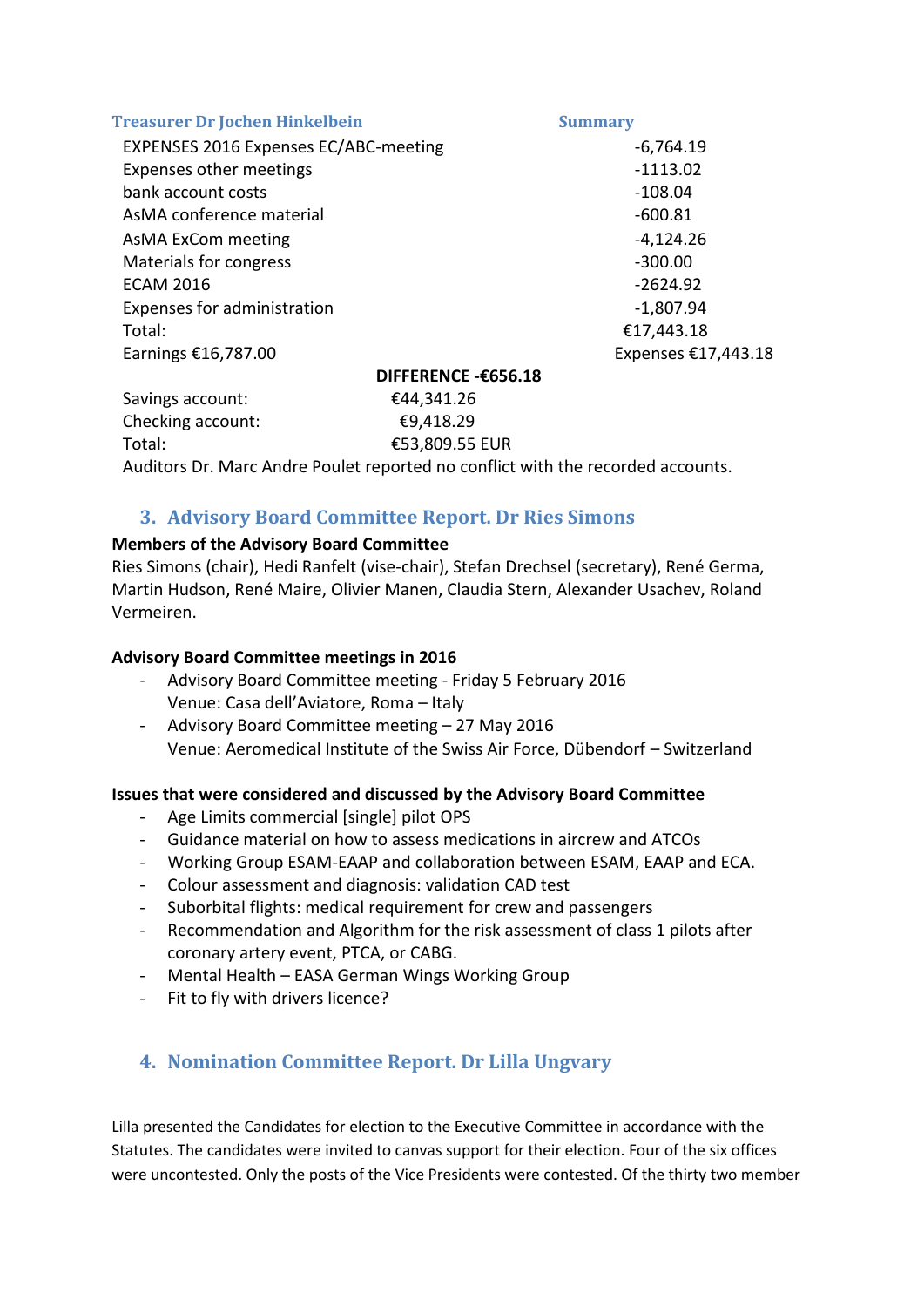associations entitled to vote, only twenty four were represented, with eight not. This number allowed for the election to take place in compliance with the Statutes.

# **6. Election of Executive Committee guided by the Nomination Committee**

Dr. Lilla Ungvary directed the election process assisted by the members of the Nominations Committee. The Twenty three member associations were provided with ballot papers for each position on the Executive committee.

## **7. Presentation of the election results.**

#### **Executive Committee**

| President                   | Anthony Wagstaff   | Inaugurated from President Elect |          |
|-----------------------------|--------------------|----------------------------------|----------|
| <b>First Vice President</b> | Declan Maher       | Votes:                           | 20 of 24 |
| Second Vice President       | Vincent Feuille    | Votes:                           | 04 of 24 |
| <b>Secretary General</b>    | Felix Strollo      | Votes: Unanimous                 | 24 of 24 |
| Treasurer                   | Jochen Hinkelbein. | Votes: Unanimous                 | 24 of 24 |
| Director of Communication   | Cristian Panait    | Votes: Unanimous                 | 24 of 24 |
| Director without Portfolio  | Elena Cataman      | Votes: Unanimous                 | 24 of 24 |

The elected Officers accepted their election and were presented to the General Assembly.

# **8. Reports**

### **EASA Liaison Officer. Dr Roland Vermeiren.**

- SSCC : will change in SAB (Safety Advisory Board) = merge SSCC, EAB and ESSI
- ESAM is again full member and the only representative from the aeromedical sector; also in technical subcommittees FS, GA and ATM, in the new Safety Strategy concept ESSI safety groups will be represented in the new SAB.
- ECAST stopped.
- Rulemaking group Part MED aircrew, including RMT 700 (GW) finished :
	- o stimulated unique collaboration of ESAM, EAAP and ECA !
	- $\circ$  Opinion EASA published August 2016 waiting for publication of IR by EU Commission, and AMC and GM Decision by EASA
- New Rulemaking group for continuous update of part MED aircrew will probably start 2017/18
- The MEG ( Medical Expert Group in which EASA meets the EU CMO's and the medical business partners and professionals ) will continue
- Standardisation meetings dedicated to medical issues
- Use of specific workshops : German Wings accident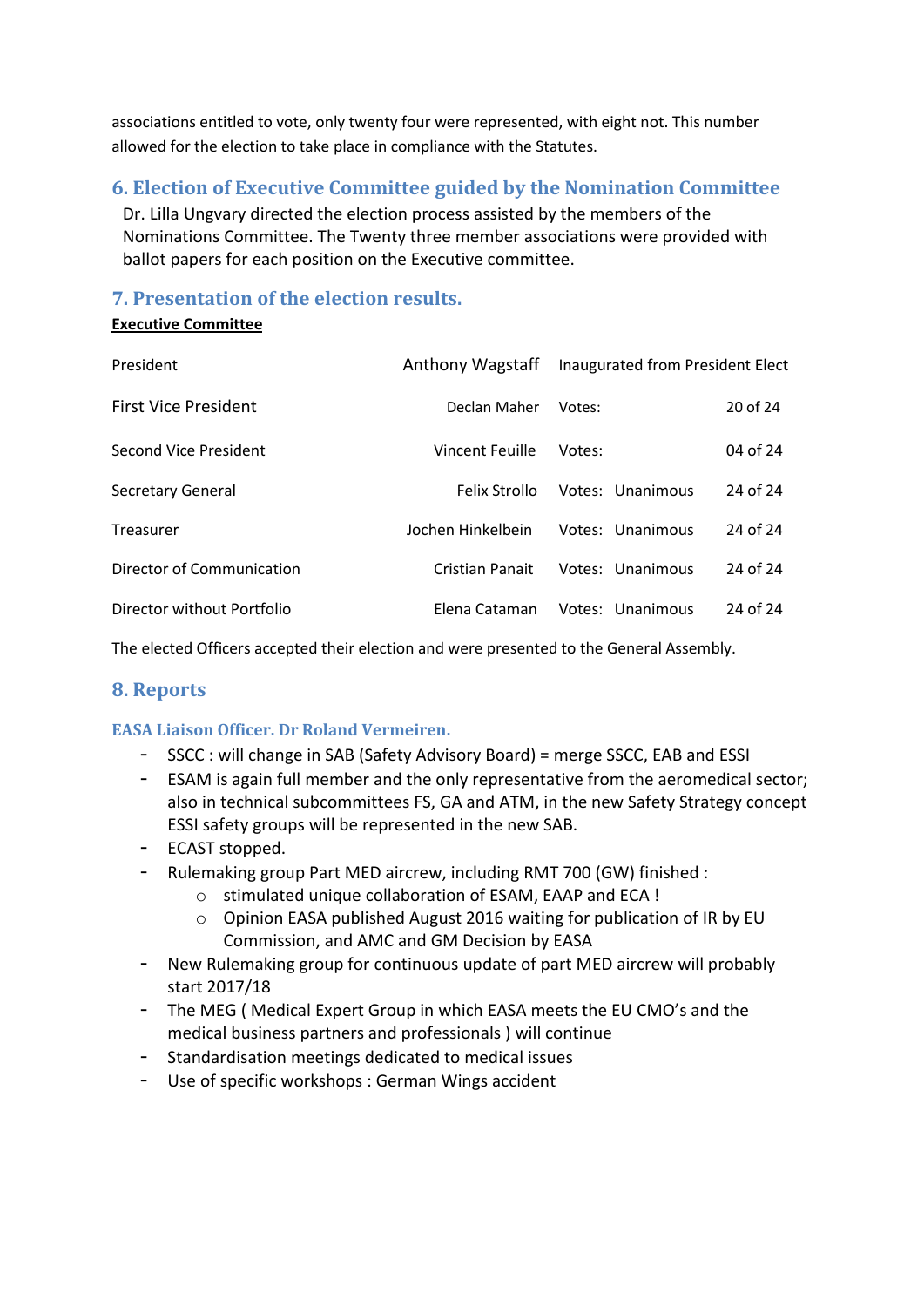#### **ECAM 2016 Oslo. Dr Lars Tjensvoll. Chair of the Organising Committee ECAM 5.**

Lars gave an update as to the current state of the ECAM which was in full swing. The delegate numbers far exceeded the expected number. There was now in excess of 400 delegates, as opposed to the circa 250 expected. This was producing logistic issues for both the Organising Committee and the venue. Attempts were being explored as to how the excess may be accommodated at the Gala Dinner. Flexibility from the local printers allowed for the production of extra Scientific Programmes at exceptionally short notice. It was recognised that a large amount of the responsibility for execution and success was brought about by a small number of individuals with very limited redundancy afforded them. Lessons will be learned from these experiences.

#### **IAC Liaison Officer. Dr Elena Cataman**

Participation at the International conference on aviation medicine and 36 Coordinative Advising Aeromedical Center of Interstate Aviation Committee (CAAC IAC Session) Republic of Belarus on May 23-27, 2016.

Issues discussed

- CAPSCA program presented by Dr. Ansa Jordan (ICAO, medical section). Esenmanov V.A. emphasized the necessity of inter sectoral cooperation aimed for public health safety whose platform is legally binding under International health regulations for all States of the world.
- Medical input to flight safety to prolong the carrier of aviation personnel
- Implementation of Aviation regulations.
- Advances in medical diagnostic equipment, innovations of psychophysiological testing, CAPSCA program practical implementation and provision of assistance on board.
- Medical Service of airline companies and the role of flight surgeon;
- Professional training of aviation doctors:
- To create a Common Register of aeromedical specialists in medical-psychological information systems in the Commonwealth States.
- To elaborate the Regulation on detection and prevention of dependency on psychoactive substances of aviation personnel (Task for Civil Aviation Authorities and Ministries of Health of CIS).
- Training of flight and cabin crew on prevention of risks to public health in aviation and first aid on board the aircraft.
- The program "doctor on board".

Visit to the Institute for Retraining and Professional Development of the Ministry of Emergency Situations of the Republic of Belarus.

#### **9. ICASM 2017 Rome.** Presentation by Dr. Paula Verde.

Dr. Paula Verde gave a presentation on the planned ICASM in Rome in September 2017

and hoped that members of ESAM will travel and join in the meeting.